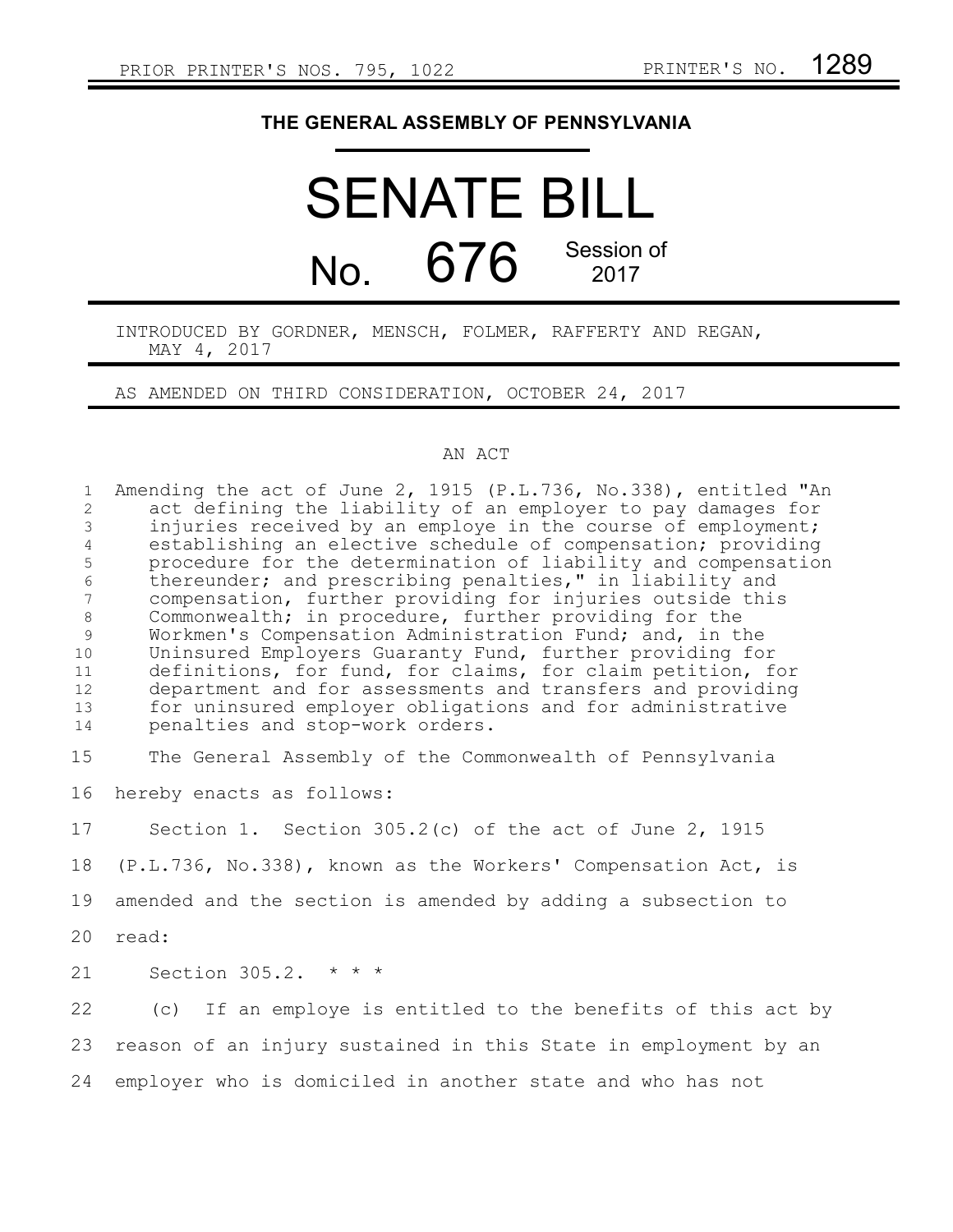secured the payment of compensation as required by this act, the [employer or his carrier may file with the director a certificate, issued by] department may verify with the commission or agency of such other state having jurisdiction over [workmen's] workers' compensation claims[, certifying] that such employer has secured the payment of compensation under the [workmen's] workers' compensation law of such other state and that with respect to said injury such employe is entitled to the benefits provided under such law. 1 2 3 4 5 6 7 8 9

In such event: 10

[(1) The filing of such certificate shall constitute an appointment by such employer or his carrier of the Secretary of Labor and Industry as his agent for acceptance of the service of process in any proceeding brought by such employe or his dependents to enforce his or their rights under this act on account of such injury; 11 12 13 14 15 16

(2) The secretary shall send to such employer or carrier, by registered or certified mail to the address shown on such certificate, a true copy of any notice of claim or other process served on the secretary by the employe or his dependents in any proceeding brought to enforce his or their rights under this act;] 17 18 19 20 21 22

(3) The following shall apply: 23

(i) If such employer is a qualified self-insurer under the [workmen's] workers' compensation law of such other state, such employer shall[, upon submission of evidence, satisfactory to the director, of his ability to meet his liability to such employe under this act, ] be deemed, for the purposes of such employe, to be a qualified self-insurer under this  $act[j]$ . (ii) If such employer's liability under the workmen's 24 25 26 27 28 29 30

20170SB0676PN1289 - 2 -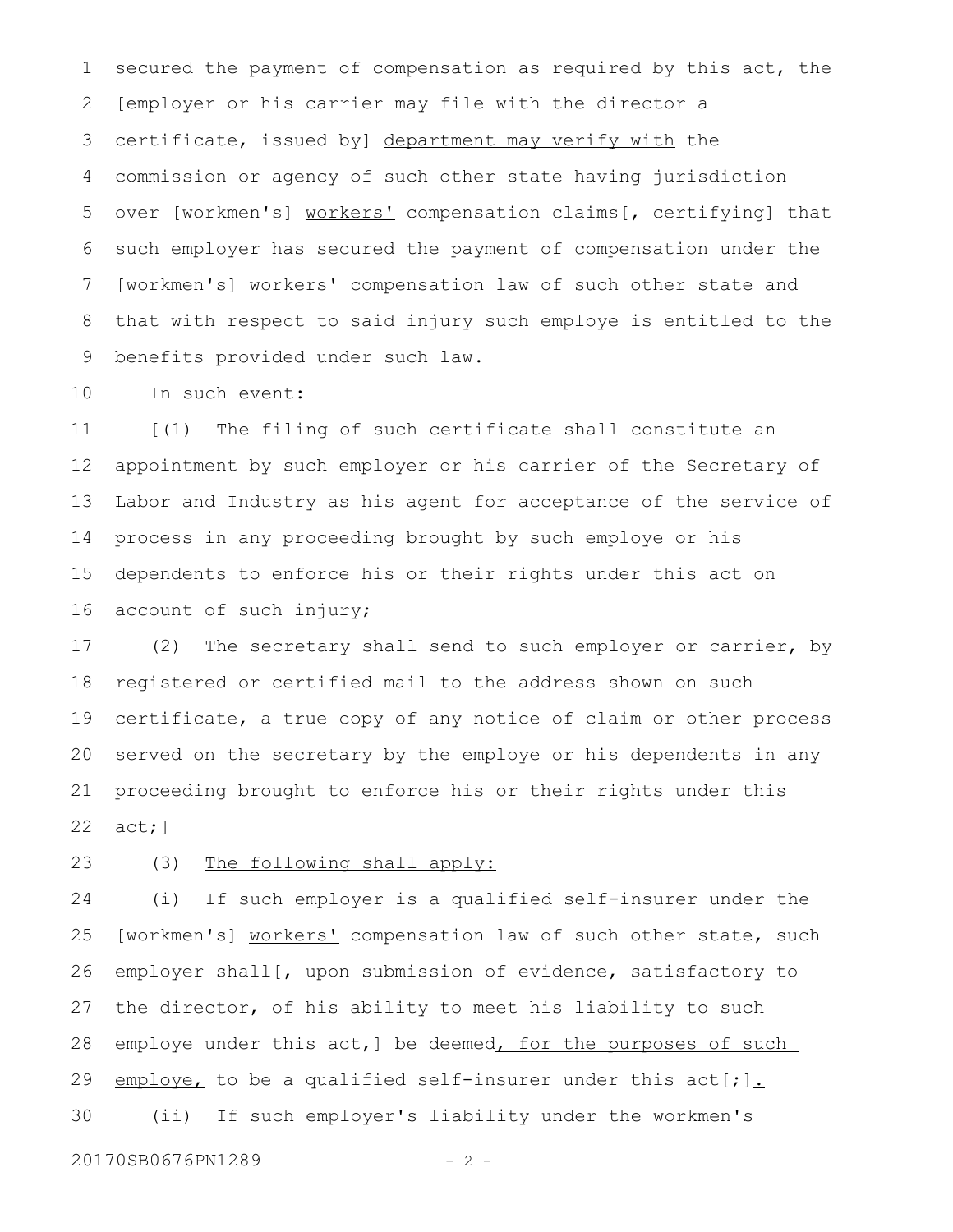compensation law of such other state is insured, such employer's carrier, as to such employe or his dependents only, shall be deemed to be an insurer authorized to write insurance under and be subject to this act: Provided, however, That unless its contract with said employer requires it to pay an amount equivalent to the compensation benefits provided by this act, its liability for income benefits or medical and related benefits shall not exceed the amounts of such benefits for which such insurer would have been liable under the workmen's compensation law of such other state[;]. 1 2 3 4 5 6 7 8 9 10

(4) If the total amount for which such employer's insurance is liable under clause (3) above is less than the total of the compensation benefits to which such employe is entitled under this act, the [secretary] department may, if [he deems it] necessary, require the employer to file security[, satisfactory to the secretary, to secure] to quarantee the payment of benefits due such employe or his dependents under this act[; and]. 11 12 13 14 15 16 17 18

(5) Upon compliance with the preceding requirements of this subsection (c), such employer, as to such employe only, shall be deemed to have secured the payment of compensation under this act[.], and shall not be an uninsured employer for purposes of Article XVI. 19 20 21 22 23

(c.1) If an employe alleges an injury that is incurred with an employer which is domiciled in another state and which has not secured the payment of compensation as required by this act, such employe shall provide to the Uninsured Employers Guaranty Fund and to any worker's compensation judge hearing a petition against the fund, a written notice, denial, citation of law or court or administrative ruling from such other state or an 24 25 26 27 28 29 30

20170SB0676PN1289 - 3 -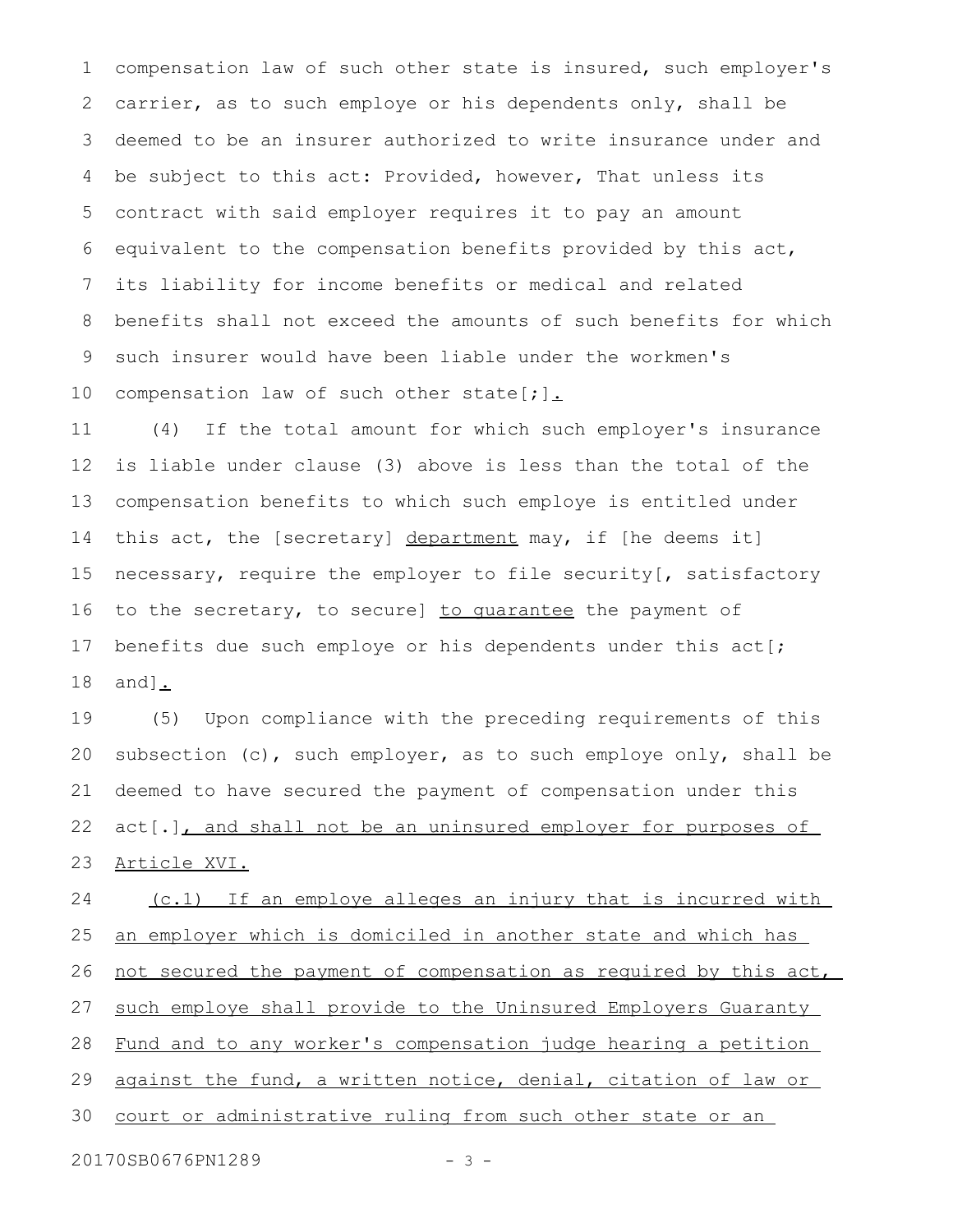insurer licensed to write insurance in that state as to that employer, indicating that the employe is not entitled to workers' compensation benefits in that state. No compensation shall be payable from the Uninsured Employers Guaranty Fund until the employe submits the notice, denial, citation or ruling, however, the employe may file a notice or petition against the fund under Article XVI of this act prior to the submission. \* \* \* Section 2. Sections 446(a) and (b), 1601, 1602, 1603, 1604, 1605 and 1607(a) of the act are amended to read: Section 446. (a) There is hereby created a special fund in the State Treasury, separate and apart from all other public moneys or funds of this Commonwealth, to be known as the Workmen's Compensation Administration Fund. (a.1) The purpose of [this fund] the Workmen's Compensation Administration Fund shall be to finance:  $(1)$  the Prefund Account established in section 909(a); and (2) the operating and administrative expenses of the Department of Labor and Industry, including the Workmen's Compensation Appeal Board and staff, but not the State Workmen's Insurance Fund, in the direct administration of The Pennsylvania Workmen's Compensation Act and The Pennsylvania Occupational Disease Act [including]. (a.2) The operating and administrative expenses in subsection (a.1)(2) shall include only the following: (1) wages and salaries of employes for services performed in the administration of these acts; (2) reasonable travel expenses for employes while engaged in official business; and 1 2 3 4 5 6 7 8 9 10 11 12 13 14 15 16 17 18 19 20 21 22 23 24 25 26 27 28 29 30

20170SB0676PN1289 - 4 -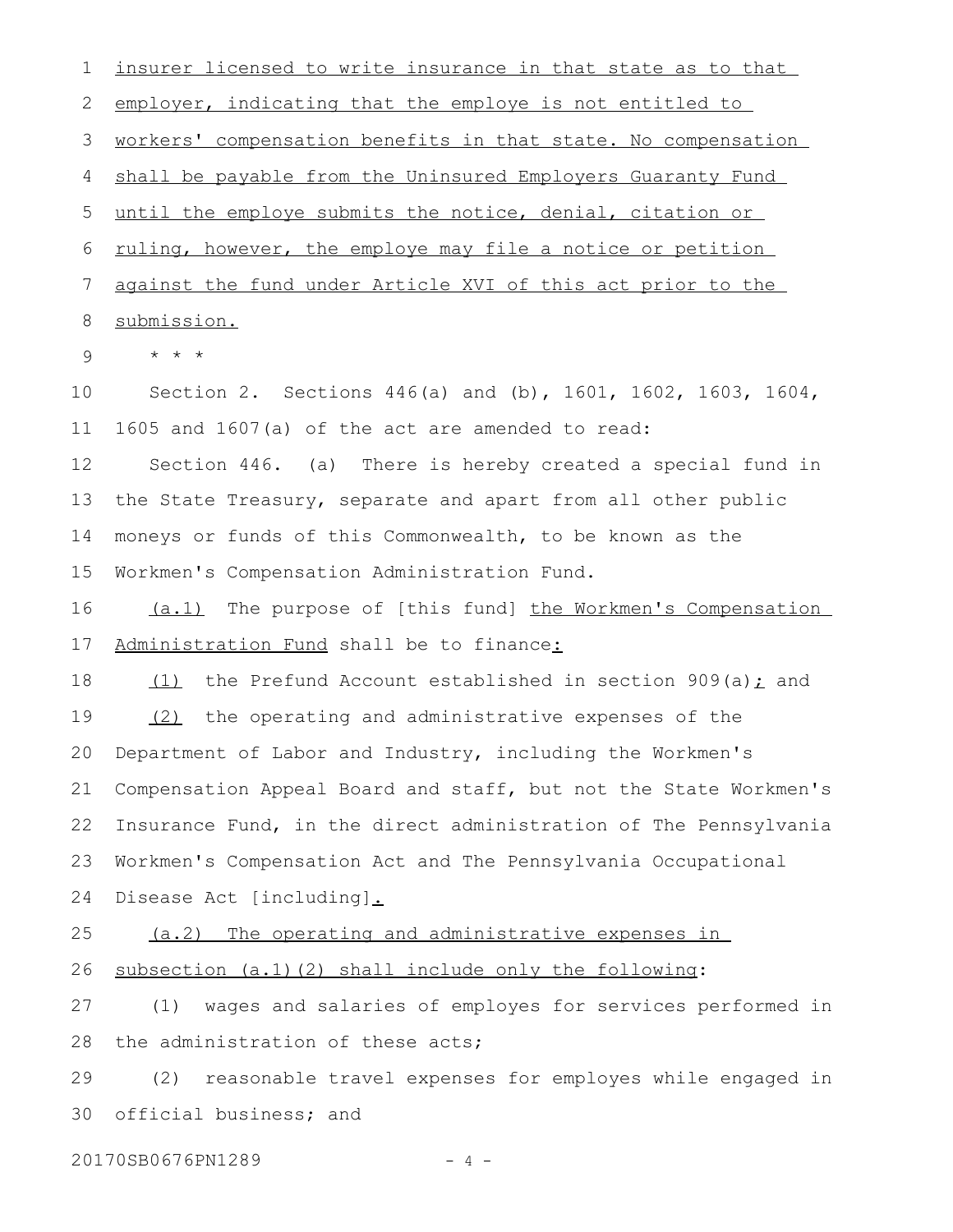(3) moneys expended for office rental, equipment rental, supplies, equipment, repairs, services, postage, books, and periodicals. 1 2 3

(b) The [fund] Workmen's Compensation Administration Fund shall be maintained by no more than one (1) annual assessment payable in any calendar year on insurers and self-insurers under this act, including the State Workers' Insurance Fund[. After the initial term, budgeted expenses shall be approved by the General Assembly on a fiscal year basis. Thereafter, the] as follows: 4 5 6 7 8 9 10

(1) The department shall [make assessments and] submit for approval to the General Assembly on a fiscal year basis a proposed budget sufficient to cover the Prefund Account and other operating and administrative expenses under subsection (a.1). The total amount approved by the General Assembly shall be the approved budget. The department shall collect moneys based on the ratio that such insurer's or self-insurer's payments of compensation bear to the total compensation paid in the preceding calendar year in which the annual assessment is made. [The total amount assessed shall be the approved budget.] (2) If on January 31, there exists in the [administration fund] Workmen's Compensation Administration Fund any money in excess of one hundred [thirty-three] twenty per centum of the [current] approved budget, the following fiscal year's assessment shall be reduced by an amount equal to that excess amount. 11 12 13 14 15 16 17 18 19 20 21 22 23 24 25 26

\* \* \* 27

Section 1601. Definitions. 28

The following words and phrases when used in this article shall have the meanings given to them in this section unless the 29 30

20170SB0676PN1289 - 5 -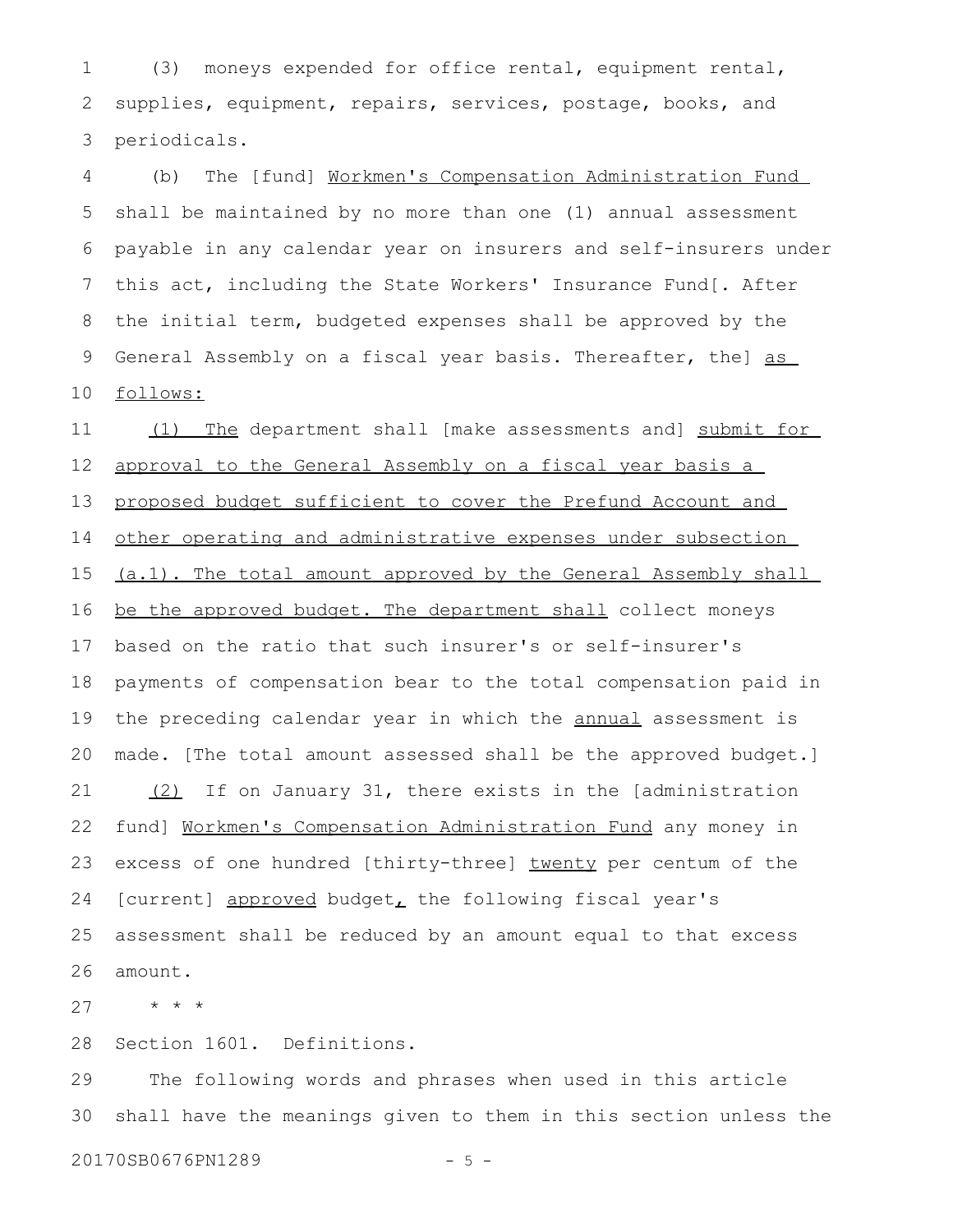context clearly indicates otherwise: 1

"Compensation." Benefits paid pursuant to sections 306 and 307. 2 3

"Employer." Any employer as defined in section 103. The term does not include a person that qualifies as a self-insured employer under section 305. 4 5 6

"Fund." The Uninsured Employers Guaranty Fund established in section 1602. The fund shall not be considered an insurer and shall not be subject to penalties, unreasonable contest fees interest or any reporting and liability requirements under section 440. 7 8 9 10 11

"Policyholder." A holder of a workers' compensation policy issued by the State Workers' Insurance Fund, or an insurer that is a domestic, foreign or alien mutual association or stock company writing workers' compensation insurance on risks which would be covered by this act. 12 13 14 15 16

"Secretary." The Secretary of Labor and Industry of the Commonwealth. 17 18

Section 1602. Fund. 19

(a) Establishment.-- 20

(1) There is established a special fund to be known as the Uninsured Employers Guaranty Fund. 21 22

(2) The fund shall be maintained as a separate fund in the State Treasury subject to the procedures and provisions set forth in this article. 23 24 25

(b) Source.--The sources of the fund are: 26

(1) Assessments provided for under section 1607. 27

(2) Reimbursements or restitution. 28

(3) Interest on money in the fund. 29

(4) Administrative penalties provided for under section 30

20170SB0676PN1289 - 6 -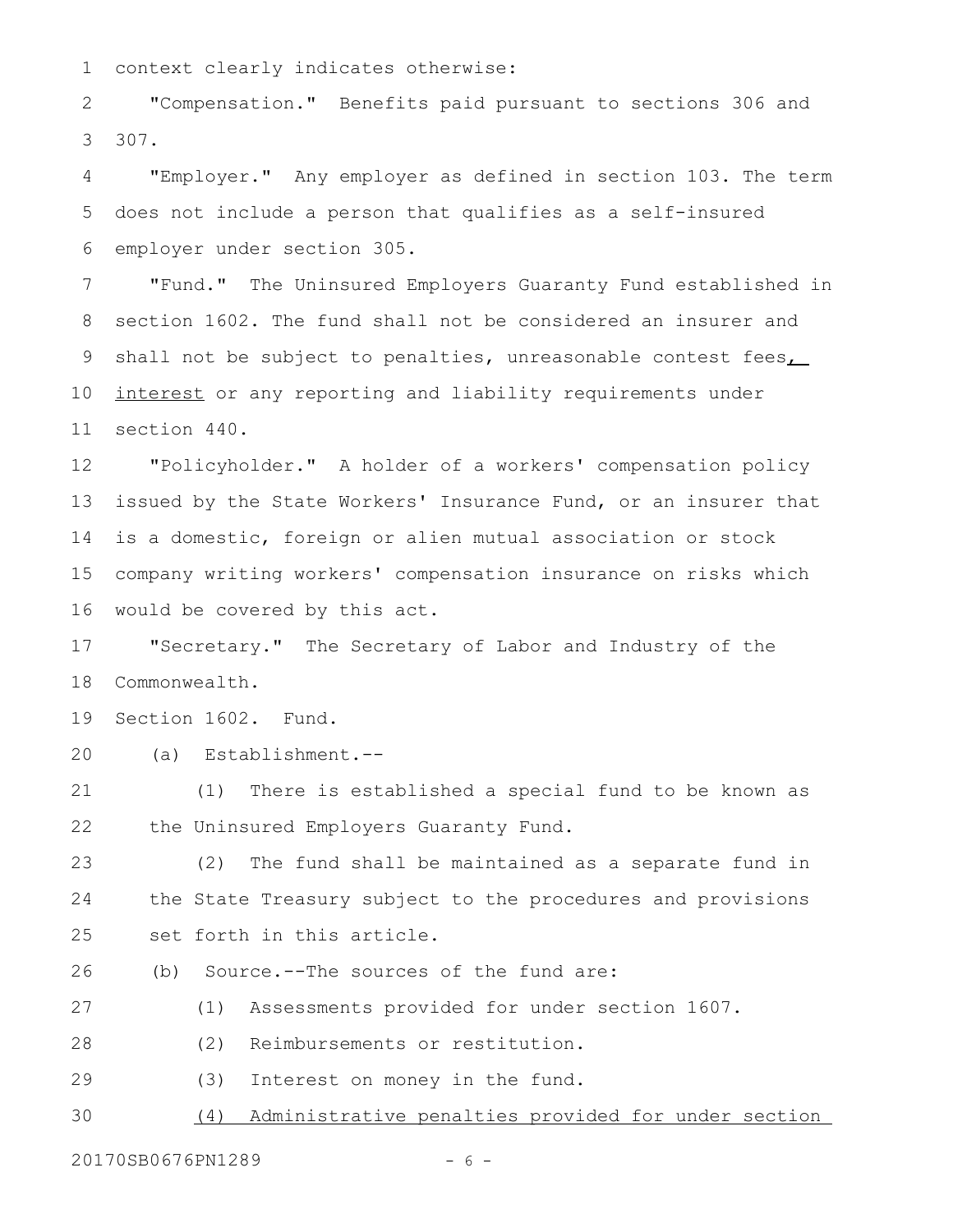1610. 1

(c) Use.--The administrator shall establish and maintain the fund for the exclusive purpose of paying to any claimant or his dependents workers' compensation benefits due and payable under this act and the act of June 21, 1939 (P.L.566, No.284), known as The Pennsylvania Occupational Disease Act, and any costs specifically associated therewith where the employer liable for the payments failed to insure or self-insure its workers' compensation liability under section 305 at the time the injuries took place. 2 3 4 5 6 7 8 9 10

(d) Administration.--The secretary shall be the administrator of the fund and shall have the power to collect money for and disburse money from the fund. 11 12 13

(e) Status.--The fund shall have all of the same rights[, duties, responsibilities and obligations] as an insurer. Section 1603. Claims. 14 15 16

(a) Scope.--This section shall apply to claims for an injury or a death which occurs on or after the effective date of this article. 17 18 19

(b) Time.--An injured worker shall notify the fund within 45 days after the worker [knew] has been advised by the employer or another source that the employer was uninsured. The department shall have adequate time to monitor the claim and shall determine the obligations of the employer. No employee shall receive compensation [shall be paid] from the fund [until notice is given] unless: 20 21 22 23 24 25 26

(1) the employee notifies the fund within the time period specified in this subsection; and 27 28

(2) the department determines that the employer failed to voluntarily accept and pay the claim or subsequently 29 30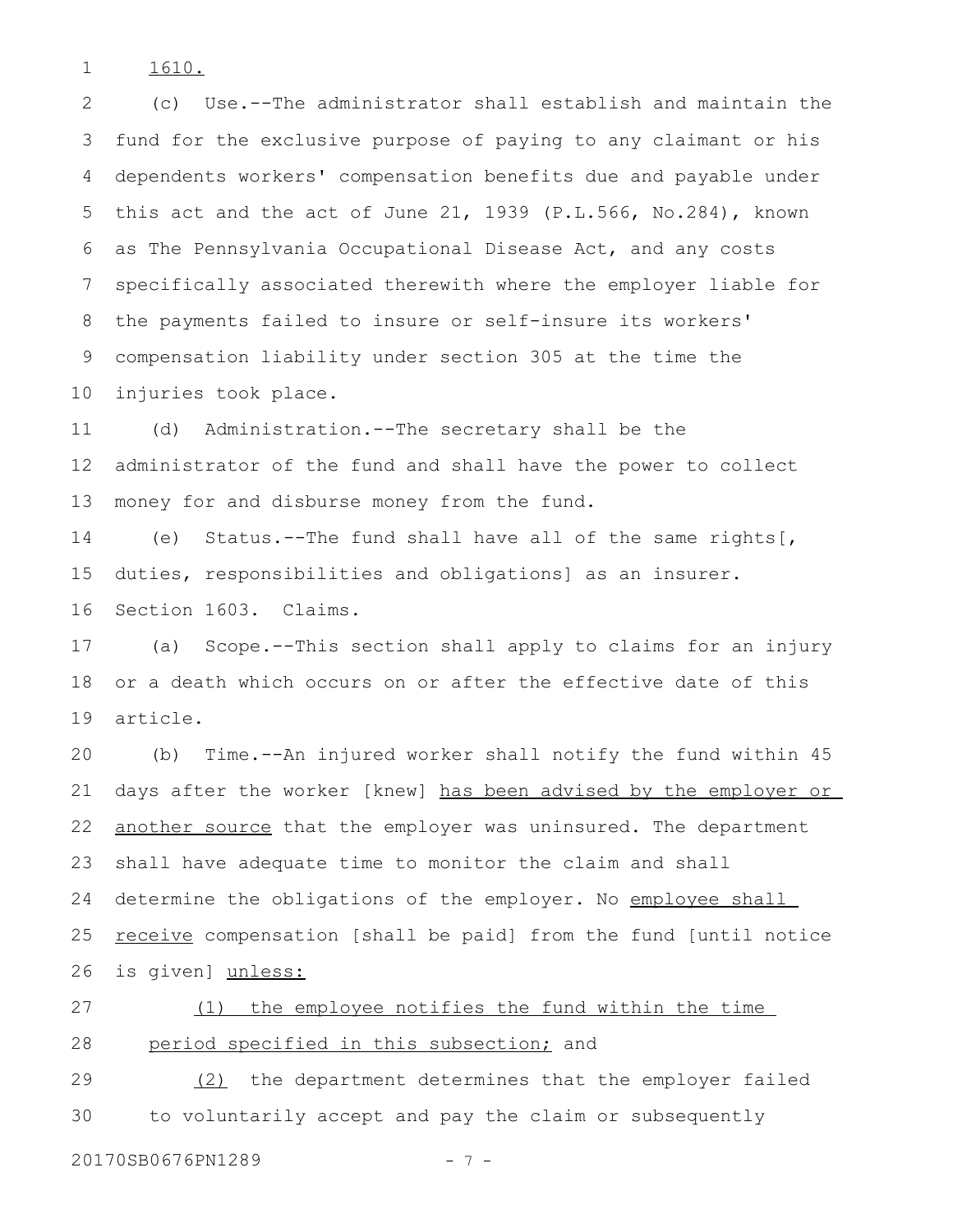| 1           | defaulted on payments of compensation. [No compensation shall   |  |  |  |  |  |  |  |  |  |
|-------------|-----------------------------------------------------------------|--|--|--|--|--|--|--|--|--|
| 2           | be due until notice is given.]                                  |  |  |  |  |  |  |  |  |  |
| 3           | Process.--After notice, the fund shall process the claim<br>(C) |  |  |  |  |  |  |  |  |  |
| 4           | in accordance with the provisions of this act.                  |  |  |  |  |  |  |  |  |  |
| 5           | Petitions.--<br>(d)                                             |  |  |  |  |  |  |  |  |  |
| 6           | (1) No claim petition may be filed against the fund             |  |  |  |  |  |  |  |  |  |
| 7           | until at least 21 days after notice of the claim is made to     |  |  |  |  |  |  |  |  |  |
| 8           | the fund.                                                       |  |  |  |  |  |  |  |  |  |
| $\mathsf 9$ | (2) A claim petition shall be filed within 180 days             |  |  |  |  |  |  |  |  |  |
| 10          | after notice of the claim is made to the fund. If the time      |  |  |  |  |  |  |  |  |  |
| 11          | requirement under this paragraph is not met, a claim petition   |  |  |  |  |  |  |  |  |  |
| 12          | shall not be allowed.                                           |  |  |  |  |  |  |  |  |  |
| 13          | (e) List of providers.--                                        |  |  |  |  |  |  |  |  |  |
| 14          | The fund may establish lists of at least six<br>(1)             |  |  |  |  |  |  |  |  |  |
| 15          | designated health care providers that are accessible in each    |  |  |  |  |  |  |  |  |  |
| 16          | county in specialties relevant to the treatment of work         |  |  |  |  |  |  |  |  |  |
| 17          | injuries in this Commonwealth, as referenced in section         |  |  |  |  |  |  |  |  |  |
| 18          | $306(f.1)(1)$ .                                                 |  |  |  |  |  |  |  |  |  |
| 19          | If the fund establishes a list under paragraph (1),<br>(2)      |  |  |  |  |  |  |  |  |  |
| 20          | the fund shall be responsible only to reimburse expenses of     |  |  |  |  |  |  |  |  |  |
| 21          | medical treatments, services and accommodations rendered by     |  |  |  |  |  |  |  |  |  |
|             |                                                                 |  |  |  |  |  |  |  |  |  |
| 22          | the physicians or other health care providers that are          |  |  |  |  |  |  |  |  |  |
| 23          | designated on the list for the period provided in section       |  |  |  |  |  |  |  |  |  |
| 24          | 306(f.1)(1) from the date of the employee's notice to the       |  |  |  |  |  |  |  |  |  |
| 25          | fund under subsection (b).                                      |  |  |  |  |  |  |  |  |  |
| 26          | On the notice under subsection (b), the fund shall:<br>(3)      |  |  |  |  |  |  |  |  |  |
| 27          | provide access to the list of designated<br>(i)                 |  |  |  |  |  |  |  |  |  |
| 28          | providers to the employee; and                                  |  |  |  |  |  |  |  |  |  |
| 29          | notify the employee of the requirements of this<br>$(i$ i)      |  |  |  |  |  |  |  |  |  |

20170SB0676PN1289 - 8 -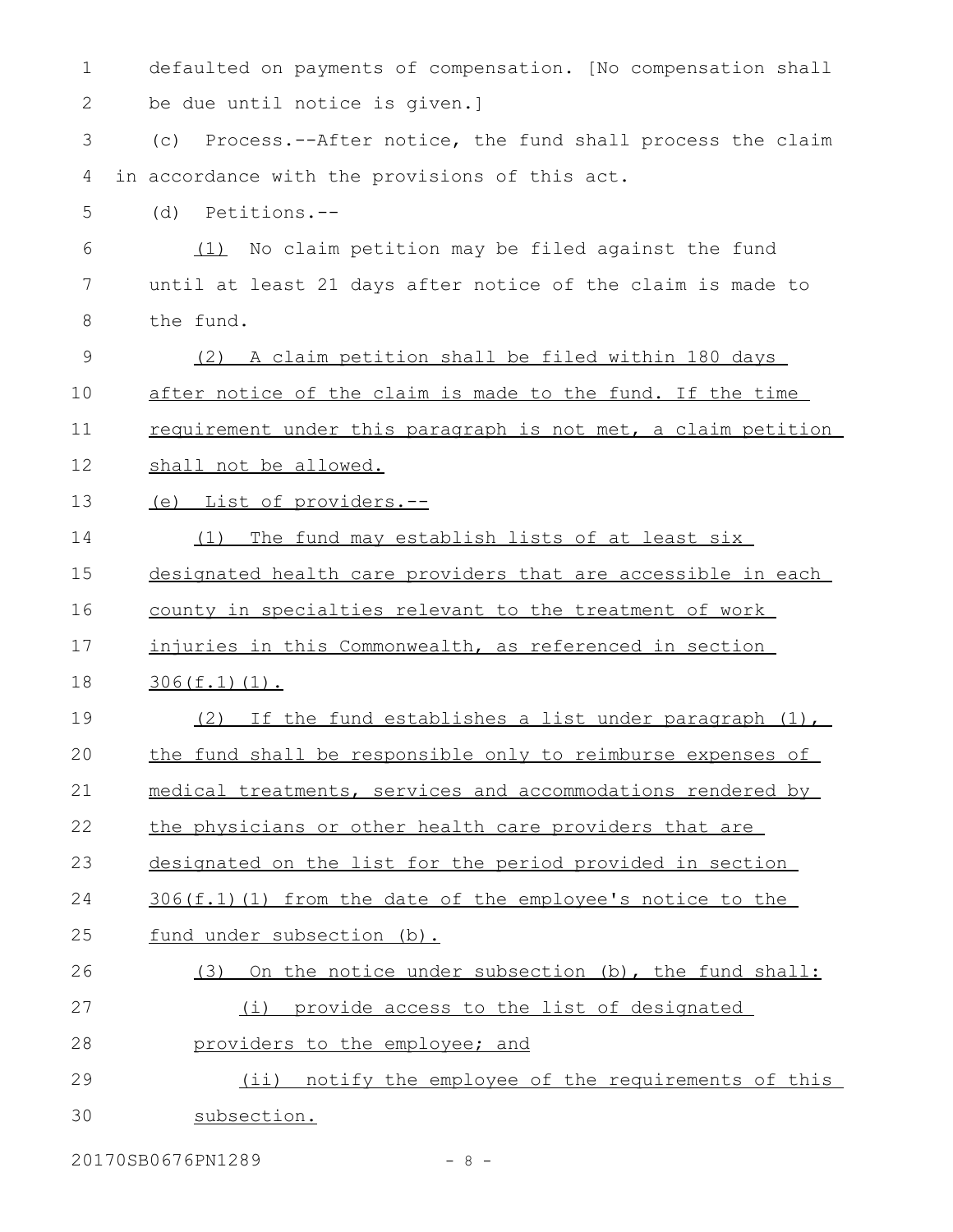(4) If the employee receives medical treatments, services or accommodations from a health care provider that is not designated on the list, the fund shall be relieved of liability for the payment of medical treatments, services or accommodations rendered during the period provided in section 306(f.1)(1) from the date of the employee's notice to the fund under subsection (b). Section 1604. Claim petition. (a) Authorization.--If a claim for compensation is filed under this article and the claim is not voluntarily accepted as compensable, the employee may file a claim petition naming both the employer and the fund as defendants. Failure of the uninsured employer to answer a claim petition shall not serve as an admission or otherwise bind the fund under section 416. (b) Amount of wages.--In a proceeding under this article, the fund shall not be liable for wage loss benefits PAYMENTS unless the amount of wages the employee earned at the time of injury is established by one of the following: (1) A check, check stub or payroll record. (2) A tax return. This paragraph includes IRS form W-2 and form 1099, and successors to those forms. (3) Unemployment compensation records, including form UC-2A. (4) Bank statements or records showing regular and recurring deposits. (5) Written documentation created contemporaneously with the payment of wages. (6) Testimony of the uninsured employer presented under oath at a hearing or deposition. (7) Testimony of the claimant, if found credible by the **<--** 1 2 3 4 5 6 7 8 9 10 11 12 13 14 15 16 17 18 19 20 21 22 23 24 25 26 27 28 29 30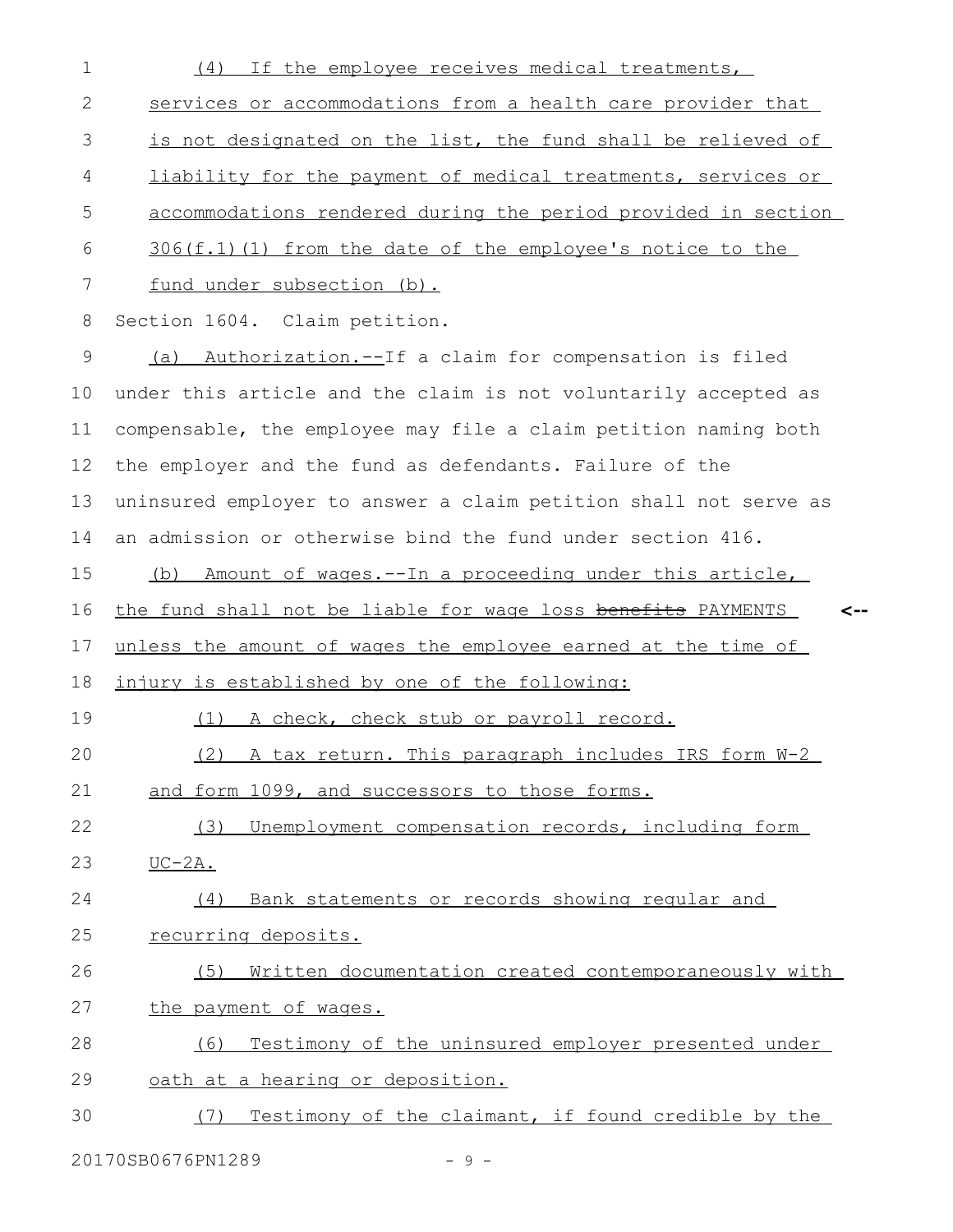judge , which is provided in addition to one or more of the 1 **<-** items listed in paragraphs  $(1)$ ,  $(2)$ ,  $(3)$ ,  $(4)$ ,  $(5)$  and  $(6)$ . (C) LIMITATION ON WAGE LOSS PAYMENTS.--IF A JUDGE ACCEPTS TESTIMONY AND FINDS IT TO BE CREDIBLE UNDER SUBSECTION (B)(7) AS THE SOLE BASIS FOR DETERMINING WAGE LOSS PAYMENTS, WITHOUT SUPPORTING EVIDENCE ESTABLISHED IN SUBSECTION (B)(1), (2), (3), (4), (5) OR (6), THE WAGE LOSS PAYMENT RATE SHALL BE SIXTY-SIX AND TWO-THIRDS PER CENTUM OF THE AVERAGE WEEKLY WAGE FOR THE CLAIMANT'S OCCUPATION. THE JUDGE MAY REDUCE THE AVERAGE WEEKLY WAGE LOSS PAYMENT UPON THE SUBMISSION OF EVIDENCE INDICATING A LESSER WAGE AMOUNT OR BASED ON THE CLAIMANT'S LENGTH OF EMPLOYMENT WITH THE EMPLOYER. FOR THE PURPOSES OF THIS SUBSECTION, THE TERM "AVERAGE WEEKLY WAGE" IS THE AVERAGE WEEKLY WAGE FOR THE CLAIMANT'S OCCUPATION BY METROPOLITAN STATISTICAL AREA, AS DETERMINED BY THE UNITED STATES DEPARTMENT OF LABOR FOR THE CALENDAR YEAR PRIOR TO THE YEAR IN WHICH THE CLAIMANT'S INJURY OCCURRED, AND SHALL BE BASED ON THE METROPOLITAN STATISTICAL AREA IN WHICH THE CLAIMANT'S INJURY OCCURRED. Section 1605. Department. (a) Insurance inquiry.--Within ten days of notice of a claim, the fund shall demand from the employer proof of applicable insurance coverage. Within 14 days from the date of the fund's request, the employer must provide proof of insurance. If the employer does not provide proof, there shall be rebuttable presumption of uninsurance. (b) Reimbursement.--The department shall, on behalf of the fund, exhaust all remedies at law against the uninsured employer in order to collect the amount of a voluntary payment or award, **<--** 2 3 4 5 6 7 8 9 10 11 12 13 14 15 16 17 18 19 20 21 22 23 24 25 26 27 28

costs, interest, penalties, fees under section 440 and costs of 30

20170SB0676PN1289 - 10 -

29

including voluntary payment or award itself and reimbursement of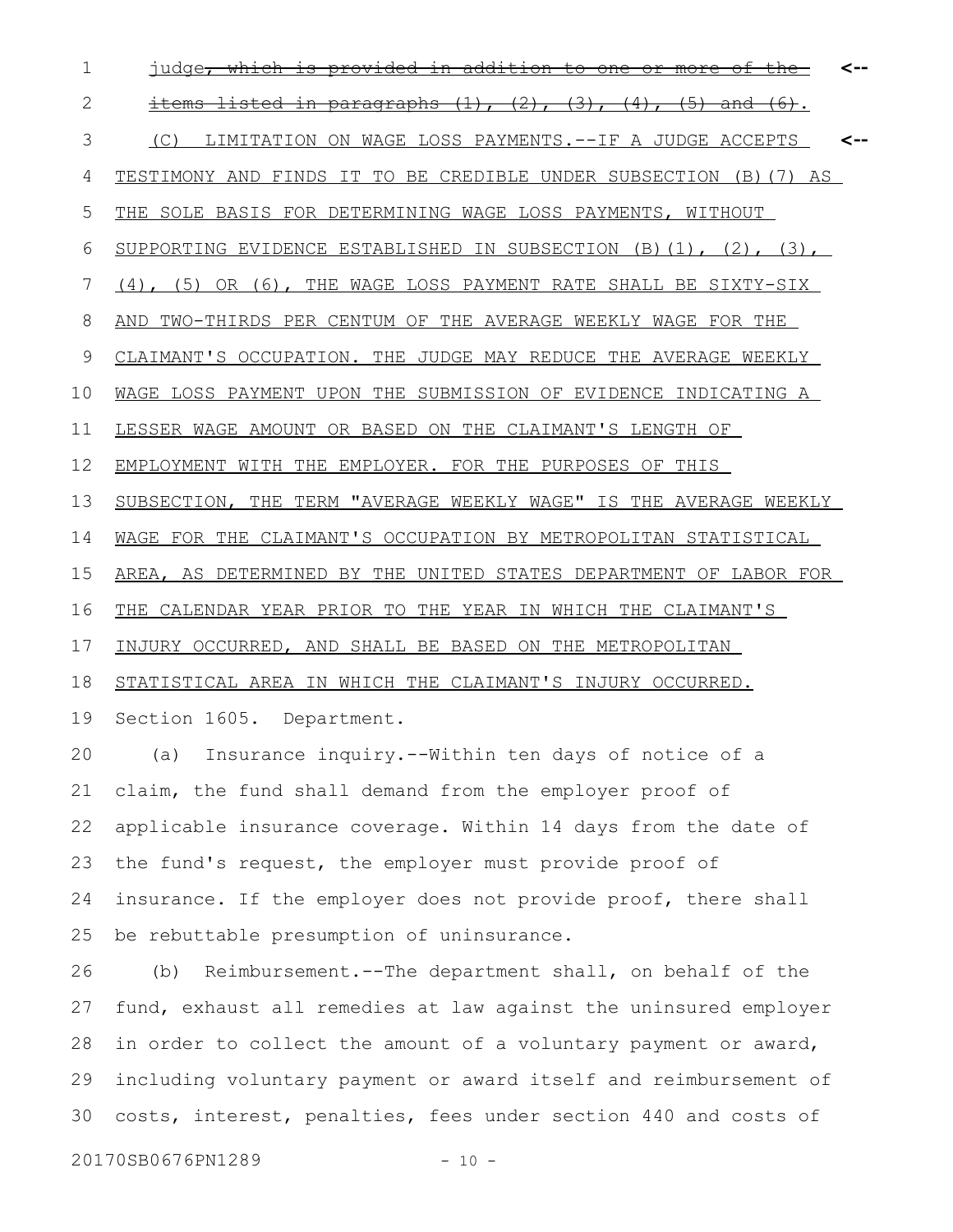the fund's attorney, which have been paid by the fund. The fund shall also be reimbursed for costs or attorney fees which are incurred in seeking reimbursement under this subsection. The department is authorized to investigate violations of section 305 for prosecution of the uninsured employer pursuant to section 305(b) and shall pursue such prosecutions through coordination with the appropriate prosecuting authority. [Any restitution obtained shall be paid to the fund.] The fund shall be entitled to restitution of all payments made under this article as the result of an injury to an employee of an uninsured employer. Restitution to the fund under section 305 shall not be limited to the amount specified in the award of compensation and shall include the amount of a voluntary payment or award and reimbursement of the fund's costs and the fees of the fund's attorney. 1 2 3 4 5 6 7 8 9 10 11 12 13 14 15

(c) Bankruptcy.--The department has the right to appear and represent the fund as a creditor in a bankruptcy proceeding involving the uninsured employer. 16 17 18

(d) Liens.--If payments of any nature have been made by the fund on behalf of an uninsured employer, the fund shall file a certified proof of payment with the prothonotary of a court of common pleas, and the prothonotary shall enter the entire balance as a judgment against the employer. The judgment shall be a statutory lien against property of the employer in the manner set forth in section 308.1 of the act of December 5, 1936 (2nd Sp.Sess., 1937 P.L.2897, No.1), known as the Unemployment Compensation Law, and execution may issue on it. The fund has the right to update the amount of the lien as payments are made. Section 1607. Assessments and transfers. 19 20 21 22 23 24 25 26 27 28 29

(a) [For the purpose of establishing and maintaining the 20170SB0676PN1289 - 11 -30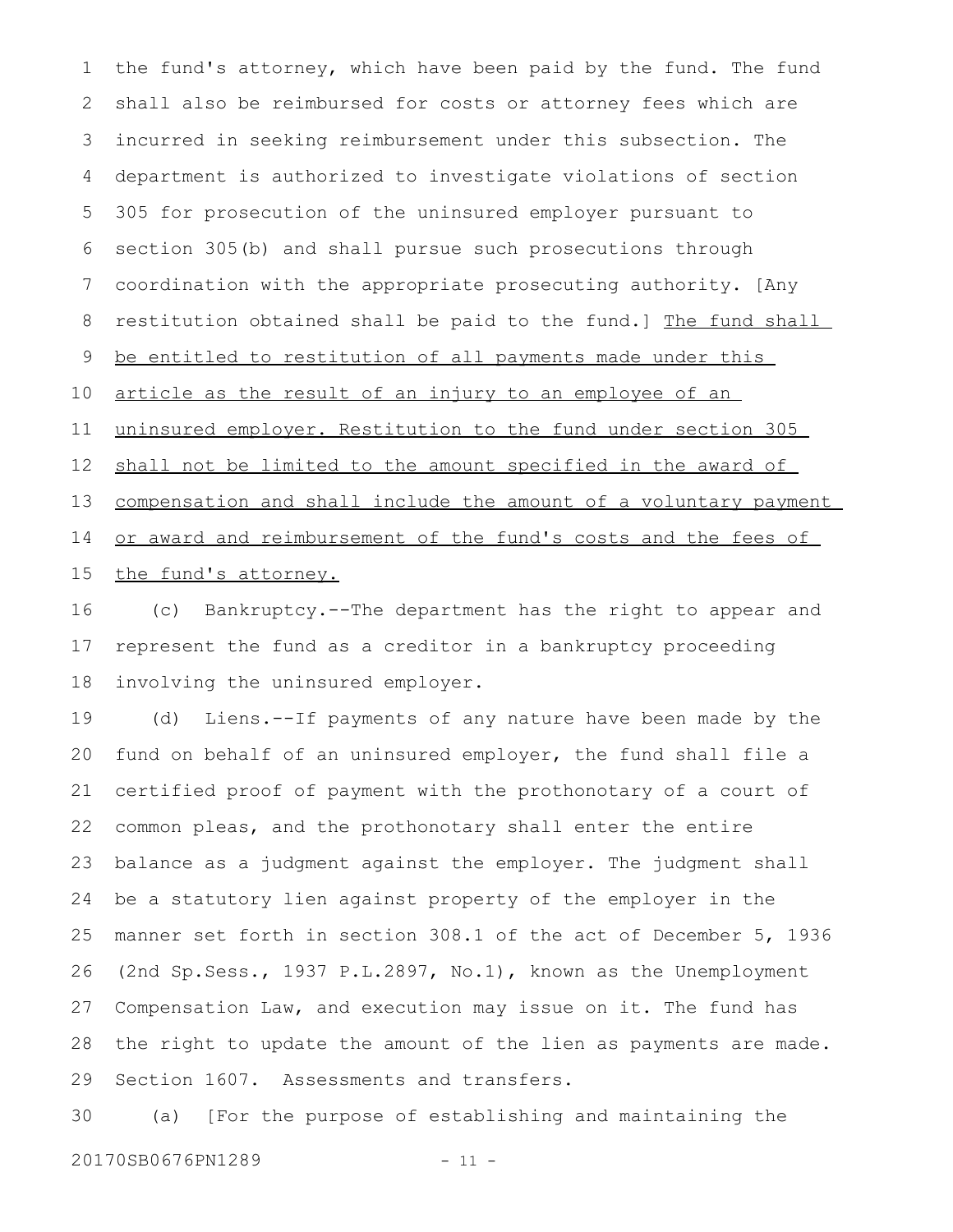fund, the sum of \$1,000,000 is hereby transferred from the Administration Fund established under section 446 to the fund for operation of the fund for the period commencing on the effective date of this section through June 30, 2007.] (1) The department shall calculate the amount necessary to maintain the fund and shall assess insurers and self-insured employers as is necessary to provide an amount sufficient to pay outstanding and anticipated claims in the following year in a timely manner and to meet the costs of the department to administer the fund. The fund shall be maintained in the same manner as the Workmen's Compensation Administration Fund under section 446 and the regulations thereunder. 1 2 3 4 5 6 7 8 9 10 11 12

(2) In no event shall any annual assessment exceed [0.1%] 0.25% of the total compensation paid by all insurers or self-insured employers during the previous calendar year. (3) Each fiscal year, the department shall determine the expenses of the fund for the prior fiscal year. If the total amount assessed for the prior fiscal year exceeds 130% of the expenses for that prior fiscal year, the current fiscal year assessment shall be reduced by an amount equal to that excess amount. 13 14 15 16 17 18 19 20 21

\* \* \* 22

Section 3. The act is amended by adding sections to read: Section 1609. Uninsured employer obligations. 23 24

Nothing in this article shall alter the uninsured employer's obligations under this act. 25 26

Section 1610. Administrative penalties and stop-work orders. 27

(a) Certification.-- 28

(1) If the department receives information indicating that an employer has failed to insure the employer's 29 30

20170SB0676PN1289 - 12 -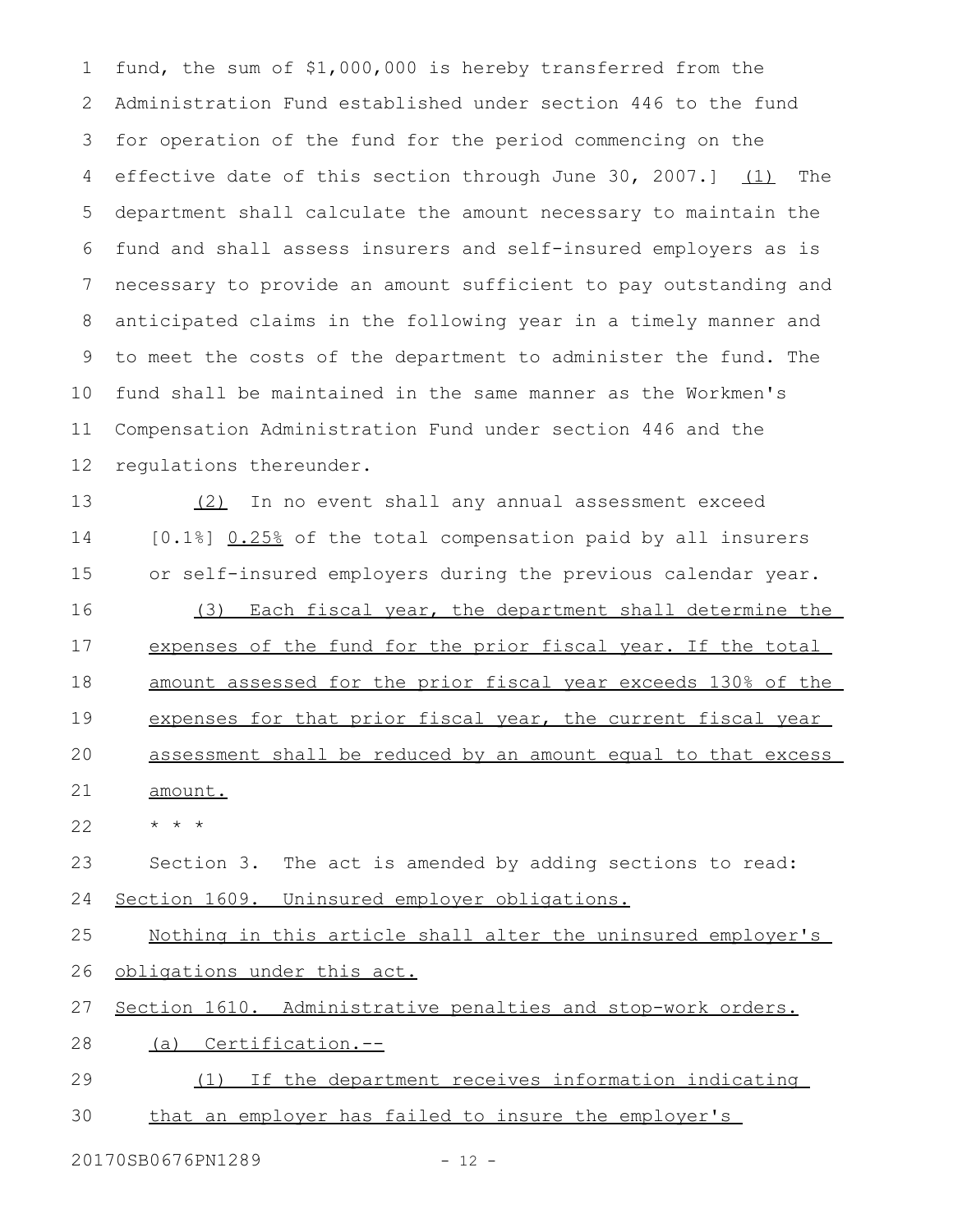| $\mathbf 1$   | obligations as required by this act, the department may         |
|---------------|-----------------------------------------------------------------|
| 2             | require the employer to certify, on a form prescribed by the    |
| 3             | department, that the employer meets one of the following:       |
| 4             | (i) Possesses the requisite insurance. This                     |
| 5             | subparagraph shall require the identification of the            |
| 6             | insurer, policy period and policy number.                       |
| 7             | No longer operates a business. This<br>$(i$ i)                  |
| 8             | subparagraph shall require a statement of the dates of          |
| $\mathcal{G}$ | operation and cessation of operation.                           |
| 10            | (iii) Does not employ an individual entitled to                 |
| 11            | compensation under this act.                                    |
| 12            | (iv) Is otherwise exempt from the requirements of               |
| 13            | obtaining insurance under this act. This paragraph shall        |
| 14            | require the identification of the applicable exemption.         |
| 15            | (2)<br>The employer shall return the form to the department     |
| 16            | within 15 days of service of the form by the department. The    |
| 17            | following shall apply:                                          |
| 18            | (i) If an employer does not return the form within              |
| 19            | 15 days of service by the department, the department may        |
| 20            | assess an administrative penalty of \$200 per day until         |
| 21            | the earlier of:                                                 |
| 22            | the date the employer complies; or<br>(A)                       |
| 23            | 30 days from service under this paragraph.<br>(B)               |
| 24            | (ii) If an employer does not comply with this                   |
| 25            | paragraph within 45 days of service under this paragraph,       |
| 26            | the department may proceed with further enforcement under       |
| 27            | subsection (d).                                                 |
| 28            | (b) Good cause.--If the department's investigation under        |
| 29            | section 1605 reveals good cause to believe that the employer is |
| 30            | required and has failed to insure the employer's liabilities as |
|               |                                                                 |

20170SB0676PN1289 - 13 -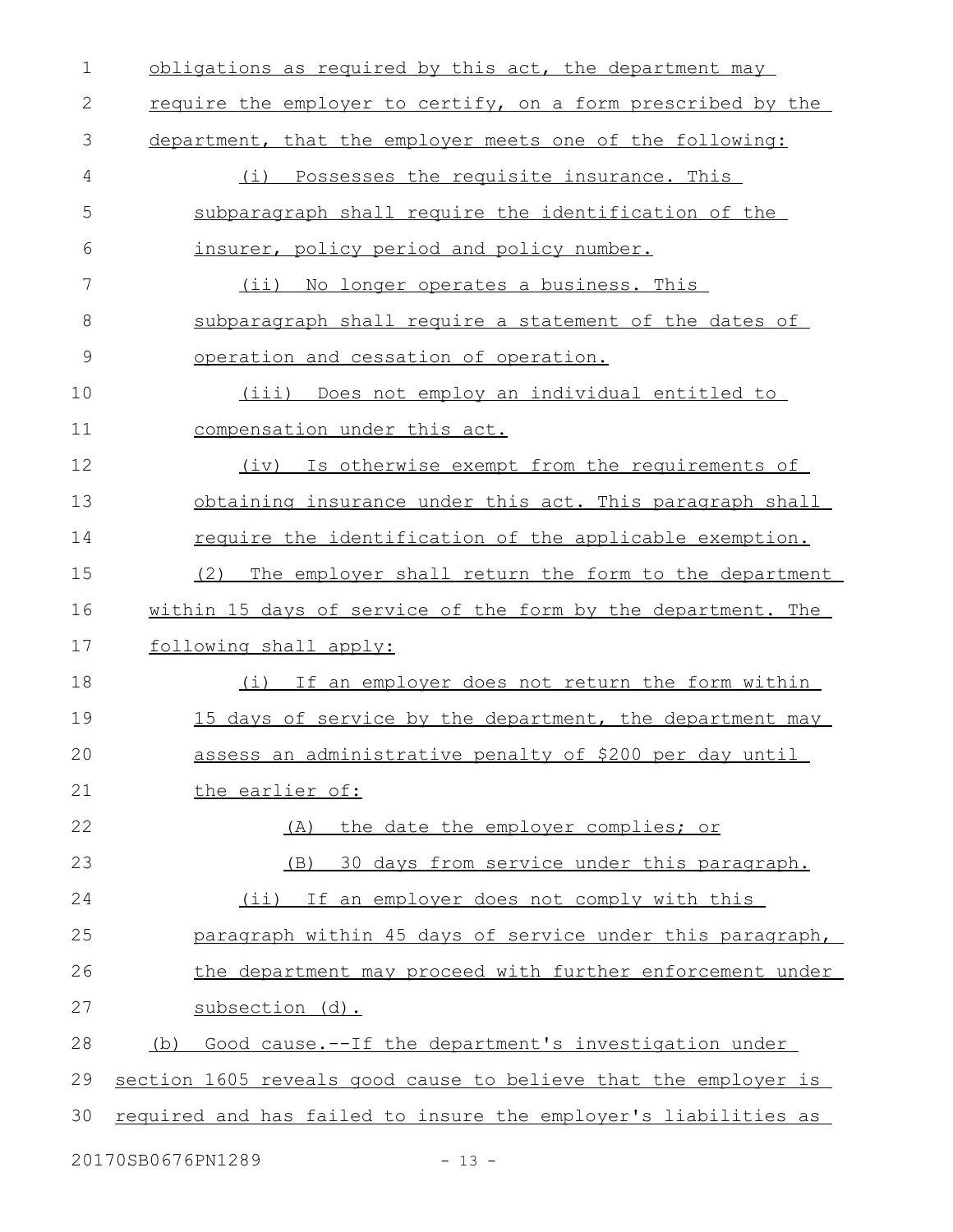| 1  | required by this act, the department may proceed with further    |  |  |  |  |  |  |  |  |
|----|------------------------------------------------------------------|--|--|--|--|--|--|--|--|
| 2  | enforcement under subsection (d).                                |  |  |  |  |  |  |  |  |
| 3  | Enforcement.--For the purposes of enforcing section 305<br>(C)   |  |  |  |  |  |  |  |  |
| 4  | and this article, each department employee or agent charged with |  |  |  |  |  |  |  |  |
| 5  | enforcement may enter the premises or worksite of an employer    |  |  |  |  |  |  |  |  |
| 6  | that is subject to subsection (a) (2) (ii) or (b).               |  |  |  |  |  |  |  |  |
| 7  | Stop-work order.--The department may issue an order<br>(d)       |  |  |  |  |  |  |  |  |
| 8  | requiring the cessation of operations of an employer that has    |  |  |  |  |  |  |  |  |
| 9  | failed to insure its liabilities as required by this act. The    |  |  |  |  |  |  |  |  |
| 10 | following apply:                                                 |  |  |  |  |  |  |  |  |
| 11 | The order may require compliance with conditions<br>(1)          |  |  |  |  |  |  |  |  |
| 12 | necessary to ensure that the employer insures its liabilities    |  |  |  |  |  |  |  |  |
| 13 | as required by this act.                                         |  |  |  |  |  |  |  |  |
| 14 | The order shall take effect when served upon the<br>(2)          |  |  |  |  |  |  |  |  |
| 15 | employer by first class mail or posting at the employer's        |  |  |  |  |  |  |  |  |
| 16 | worksite.                                                        |  |  |  |  |  |  |  |  |
| 17 | The order shall remain in effect until released by<br>(3)        |  |  |  |  |  |  |  |  |
| 18 | the department or a court of competent jurisdiction.             |  |  |  |  |  |  |  |  |
| 19 | The order shall be effective against a successor<br>(4)          |  |  |  |  |  |  |  |  |
| 20 | entity that:                                                     |  |  |  |  |  |  |  |  |
| 21 | (i) has one or more of the same principals or                    |  |  |  |  |  |  |  |  |
| 22 | officers as the employer against whom the order was              |  |  |  |  |  |  |  |  |
| 23 | issued; and                                                      |  |  |  |  |  |  |  |  |
| 24 | (ii) is engaged in the same or equivalent trade or               |  |  |  |  |  |  |  |  |
| 25 | activity.                                                        |  |  |  |  |  |  |  |  |
| 26 | (e) Nonexclusivity.--An order under subsection (d) is in         |  |  |  |  |  |  |  |  |
| 27 | addition to a penalty which may be imposed pursuant to this act. |  |  |  |  |  |  |  |  |
| 28 | (f)<br>Appeal.--                                                 |  |  |  |  |  |  |  |  |
| 29 | An order under subsection (d) is subject to 2<br>(1)             |  |  |  |  |  |  |  |  |
| 30 | Pa.C.S. Ch. 7 Subch. A (relating to judicial review of           |  |  |  |  |  |  |  |  |
|    |                                                                  |  |  |  |  |  |  |  |  |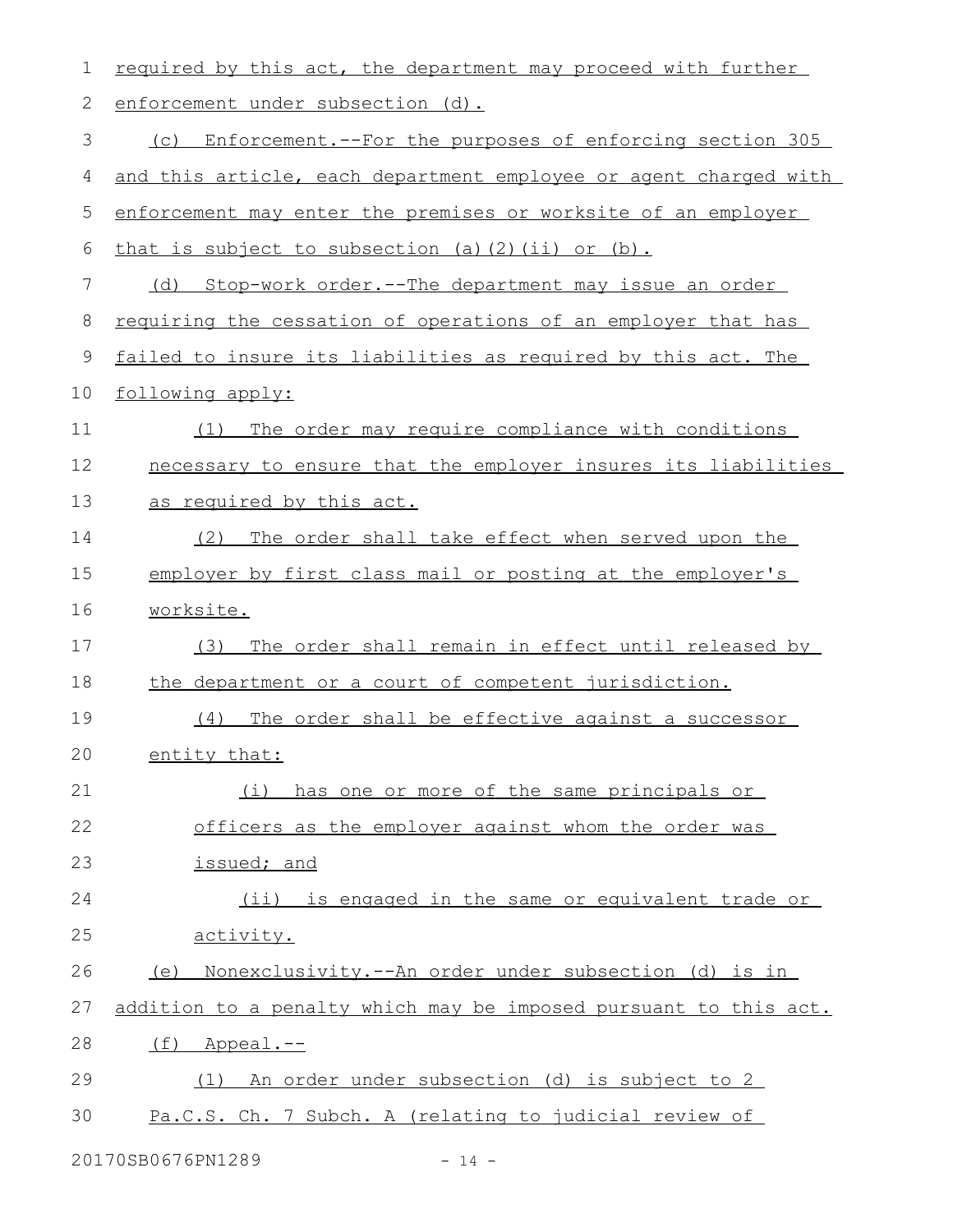| 1             | Commonwealth agency action).                                  |  |  |  |  |  |  |  |  |  |
|---------------|---------------------------------------------------------------|--|--|--|--|--|--|--|--|--|
| $\mathbf{2}$  | (2)<br>Except as provided in paragraph (3), an appeal of a    |  |  |  |  |  |  |  |  |  |
| 3             | penalty under subsection (a) (2) (i) or an order under        |  |  |  |  |  |  |  |  |  |
| 4             | subsection (d) shall not act as a supersedeas.                |  |  |  |  |  |  |  |  |  |
| 5             | Upon application and for cause shown, the department<br>(3)   |  |  |  |  |  |  |  |  |  |
| 6             | may issue a supersedeas.                                      |  |  |  |  |  |  |  |  |  |
| 7             | $(q)$ Noncompliance.--                                        |  |  |  |  |  |  |  |  |  |
| 8             | Upon failure to comply with an order under<br>(1)             |  |  |  |  |  |  |  |  |  |
| $\mathcal{G}$ | subsection (d) and (f), the department may institute an       |  |  |  |  |  |  |  |  |  |
| 10            | action to enforce the order.                                  |  |  |  |  |  |  |  |  |  |
| 11            | (2) An action under this subsection may be initiated as       |  |  |  |  |  |  |  |  |  |
| 12            | follows:                                                      |  |  |  |  |  |  |  |  |  |
| 13            | In Commonwealth Court under 42 Pa.C.S. §<br>(i)               |  |  |  |  |  |  |  |  |  |
| 14            | 761(a)(2) (relating to original jurisdiction).                |  |  |  |  |  |  |  |  |  |
| 15            | (ii) In a court of common pleas under 42 Pa.C.S. S            |  |  |  |  |  |  |  |  |  |
| 16            | 931(b) (relating to original jurisdiction and venue).         |  |  |  |  |  |  |  |  |  |
| 17            | Venue for an action under this subparagraph lies in           |  |  |  |  |  |  |  |  |  |
| 18            | either:                                                       |  |  |  |  |  |  |  |  |  |
| 19            | the Twelfth Judicial District; or<br>(A)                      |  |  |  |  |  |  |  |  |  |
| 20            | the judicial district where the violation<br>(B)              |  |  |  |  |  |  |  |  |  |
| 21            | occurred.                                                     |  |  |  |  |  |  |  |  |  |
| 22            | Section 4. Applicability is as follows:                       |  |  |  |  |  |  |  |  |  |
| 23            | The amendment or addition of section $1603(d)$ and (e)<br>(1) |  |  |  |  |  |  |  |  |  |
| 24            | of the act shall apply to every claim in which notice under   |  |  |  |  |  |  |  |  |  |
| 25            | section 1603 of the act is provided to the fund on or after   |  |  |  |  |  |  |  |  |  |
| 26            | the effective date of this paragraph.                         |  |  |  |  |  |  |  |  |  |
| 27            | The following provisions shall apply retroactively<br>(2)     |  |  |  |  |  |  |  |  |  |
| 28            | to claims existing as of the effective date of this paragraph |  |  |  |  |  |  |  |  |  |
| 29            | for which compensation has not been paid or awarded:          |  |  |  |  |  |  |  |  |  |
| 30            | The amendment of section 305.2(c) of the act.<br>(i)          |  |  |  |  |  |  |  |  |  |
|               | 20170SB0676PN1289<br>- 15 -                                   |  |  |  |  |  |  |  |  |  |